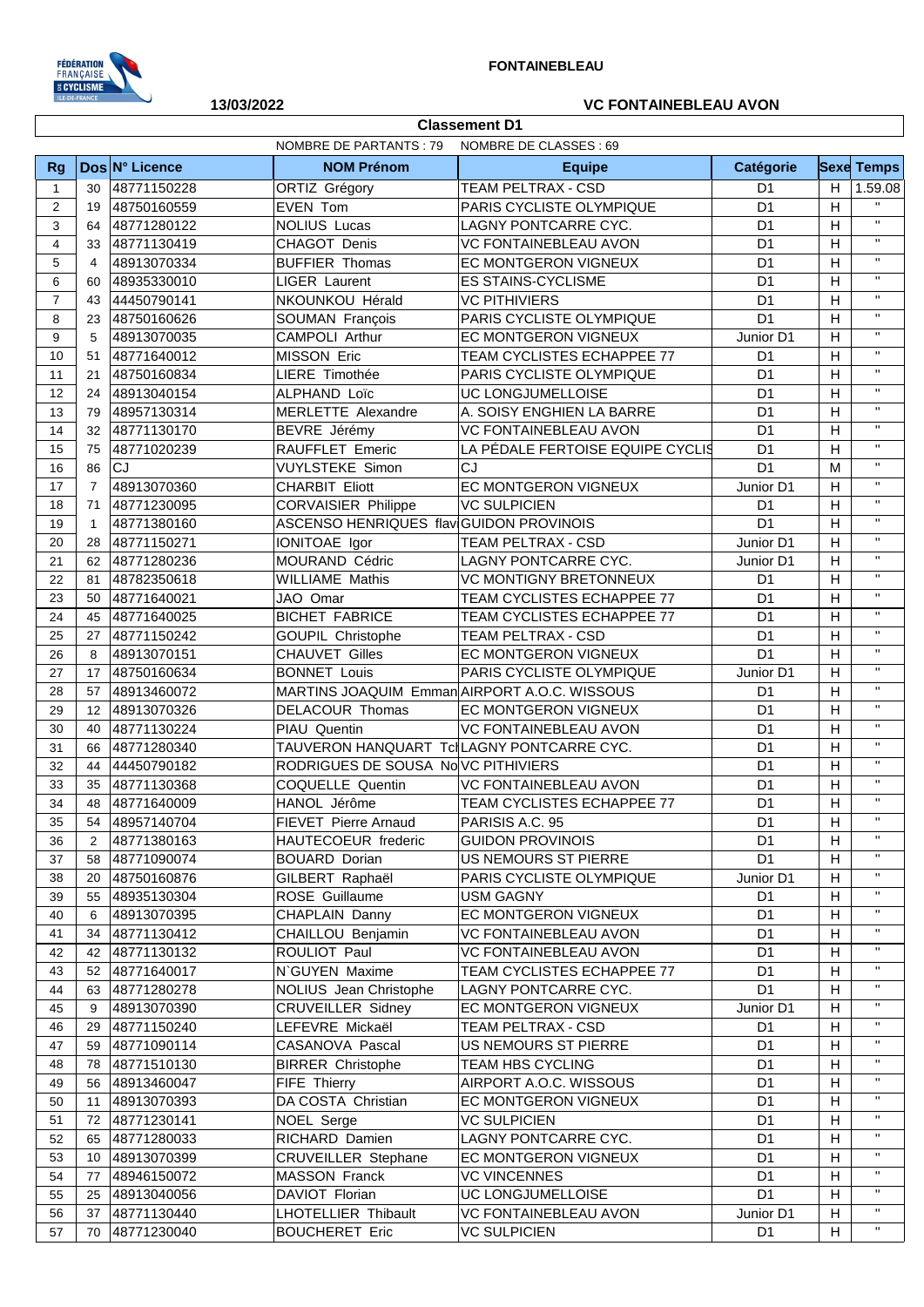| 58 | 74 | 48771020219 | <b>PILLON Jules</b>       | LA PÉDALE FERTOISE EQUIPE CYCLIS | D <sub>1</sub>   | H. | $\mathbf{H}$ |
|----|----|-------------|---------------------------|----------------------------------|------------------|----|--------------|
| 59 | 84 | 46100080042 | <b>GODICHAUD Matthieu</b> | <b>U.V.C.A TROYES</b>            | D <sub>1</sub>   | н  | $\mathbf{u}$ |
| 60 | 61 | 48771280049 | CHAUMERLIAT Rémi          | LAGNY PONTCARRE CYC.             | D1               | H. | $\mathbf{H}$ |
| 61 | 68 | 44452780154 | GAUTHIER Johnny           | ST DENIS HOTEL CYCLISME          | Arbitre Régional | H  | $\mathbf{H}$ |
| 62 | 73 | 48771230154 | PERRICOT Christophe       | <b>VC SULPICIEN</b>              | D1               | H  | $\mathbf{H}$ |
| 63 | 36 | 48771130124 | <b>JACQUART Loïc</b>      | <b>VC FONTAINEBLEAU AVON</b>     | D1               | H  | $\mathbf{H}$ |
| 64 | 38 | 48771130207 | <b>LLORCA Simon</b>       | <b>VC FONTAINEBLEAU AVON</b>     | D <sub>1</sub>   | н  | $\mathbf{H}$ |
| 65 | 39 | 48771130396 | PERREVE Flavio            | <b>VC FONTAINEBLEAU AVON</b>     | Junior D1        | H  | $\mathbf{u}$ |
| 66 | 15 | 48913070023 | MALET Christophe          | <b>EC MONTGERON VIGNEUX</b>      | D1               | H  | $\mathbf{H}$ |
| 67 | 83 | 42890210005 | <b>DESTRUMEL PATRICK</b>  | <b>VELO CLUB ICAUNAIS</b>        | D <sub>1</sub>   | H  | $\mathbf{H}$ |
| 68 | 14 | 48913070391 | <b>HARET Florian</b>      | <b>EC MONTGERON VIGNEUX</b>      | D <sub>1</sub>   | H  | $\mathbf{H}$ |
| 69 | 13 | 48913070359 | DEMONMEROT Thibaut        | <b>EC MONTGERON VIGNEUX</b>      | D <sub>1</sub>   | н  | $\mathbf{H}$ |
| 70 | 80 | 48782350866 | <b>FRIGO Mathieu</b>      | <b>VC MONTIGNY BRETONNEUX</b>    | D <sub>1</sub>   | H  | $\mathbf{H}$ |

|                | <b>Classement D2</b> |                |                               |                                   |                       |                |                         |  |  |
|----------------|----------------------|----------------|-------------------------------|-----------------------------------|-----------------------|----------------|-------------------------|--|--|
|                |                      |                | <b>NOMBRE DE PARTANTS: 80</b> | NOMBRE DE CLASSES : 64            |                       |                |                         |  |  |
| <b>Rg</b>      |                      | Dos N° Licence | <b>NOM Prénom</b>             | <b>Equipe</b>                     | <b>Catégorie</b>      |                | <b>Sexe Temps</b>       |  |  |
| 1              | 37                   | 48913080151    | <b>DUBOIS Geoffrey</b>        | <b>VELO CLUB ARPAJON</b>          | D <sub>2</sub>        | H.             | 1.40.35                 |  |  |
| 2              | 44                   | 44453590037    | JUIGNET Xavier                | AMICALE DE NEUVILLE               | D <sub>2</sub>        | H              |                         |  |  |
| 3              | 3                    | 48957400026    | LAVOREL Stéphane              | TEAM BIKE CYCLISTE SAINT PRIX     | D <sub>2</sub>        | H              | $\mathbf{H}$            |  |  |
| 4              | 63                   | 48957170302    | LACORE William                | <b>ES PERSANAISE</b>              | D <sub>2</sub>        | H              | $\mathbf{H}$            |  |  |
| 5              | 18                   | 48771130423    | <b>INIZAN Pierre</b>          | <b>VC FONTAINEBLEAU AVON</b>      | D <sub>2</sub>        | H              | $\mathbf{H}$            |  |  |
| 6              | $\overline{7}$       | 48750160777    | <b>FORS Gregory</b>           | PARIS CYCLISTE OLYMPIQUE          | D <sub>2</sub>        | H              | $\mathbf{H}$            |  |  |
| $\overline{7}$ | 34                   | 48771640005    | SIBLET Sébastien              | TEAM CYCLISTES ECHAPPEE 77        | D <sub>2</sub>        | H              | $\mathbf{H}$            |  |  |
| 8              | 40                   | 48913080152    | NIVEAUX GWENAEL               | <b>VELO CLUB ARPAJON</b>          | D <sub>2</sub>        | H              | $\mathbf{H}$            |  |  |
| 9              | 58                   | 48771490063    | HARLEE Maxime                 | <b>SC GRETZ TOURNAN</b>           | D <sub>2</sub>        | H              | $\mathbf{H}$            |  |  |
| 10             | 70                   | 42892510210    | DEFERT Baptiste               | <b>VC TOUCY</b>                   | D <sub>2</sub>        | H              | $\mathbf{H}$            |  |  |
| 11             | 13                   | 48913070148    | POISSON Emmanuel              | EC MONTGERON VIGNEUX              | D <sub>2</sub>        | H              | $\mathbf{H}$            |  |  |
| 12             | 66                   | 48771280109    | <b>MUNIER Philippe</b>        | LAGNY PONTCARRE CYC.              | D <sub>2</sub>        | H              | $\mathbf{H}$            |  |  |
| 13             | 12                   | 48750160557    | <b>VINDEX Jean Philippe</b>   | PARIS CYCLISTE OLYMPIQUE          | D <sub>2</sub>        | H              | $\mathbf{H}$            |  |  |
| 14             | 36                   | 48913080131    | <b>BLAISE Yannick</b>         | <b>VELO CLUB ARPAJON</b>          | D <sub>2</sub>        | H              | $\mathbf{H}$            |  |  |
| 15             | 19                   | 48771130448    | SAILLENFEST Gaëtan            | <b>VC FONTAINEBLEAU AVON</b>      | D <sub>2</sub>        | H              | $\mathbf{H}$            |  |  |
| 16             | 5                    | 48750160880    | <b>BONNET Hugo</b>            | PARIS CYCLISTE OLYMPIQUE          | D <sub>2</sub>        | H              | $\mathbf{H}$            |  |  |
| 17             | 21                   | 48771150247    | CHANTREL Stephane             | TEAM PELTRAX - CSD                | D <sub>2</sub>        | H              | $\mathbf{H}$            |  |  |
| 18             | 76                   | 48935100182    | <b>ATRIDE Edie</b>            | <b>VCA DU BOURGET</b>             | D <sub>2</sub>        | Η              | $\mathbf{H}$            |  |  |
| 19             | 74                   | 48750240402    | <b>DUSSIOT Guillaume</b>      | US METRO TRANSPORTS               | $\overline{D2}$       | Η              | $\mathbf{H}$            |  |  |
| 20             | 67                   | 46100070367    | <b>BRODEAU Roméo</b>          | U.V.AUBE                          | Junior D <sub>2</sub> | $\overline{H}$ | $\mathbf{H}$            |  |  |
| 21             | 82                   | 48771090367    | GUINE Sébastien               | US NEMOURS SAINT PIERRE           | D <sub>2</sub>        | M              | $\mathbf{H}$            |  |  |
| 22             | 24                   | 48771150151    | <b>WETZSTEIN Laurent</b>      | TEAM PELTRAX - CSD                | D <sub>2</sub>        | H              | $\mathbf{H}$            |  |  |
| 23             | 77                   | 48913130059    | FONT LAPALISSE Thierry        | AVENIR CYCLISTE DE LARDY          | $\overline{D2}$       | Н              | $\mathbf{H}$            |  |  |
| 24             | 62                   | 48771040232    | SIMON Clément                 | PEDALE COMBS LA VILLAISE          | D <sub>2</sub>        | Н              | $\mathbf{H}$            |  |  |
| 25             | 8                    | 48750160637    | <b>GONIEAUX Frédéric</b>      | PARIS CYCLISTE OLYMPIQUE          | D <sub>2</sub>        | H              | $\mathbf{H}$            |  |  |
| 26             | 68                   | 48771140130    | ROCCO Clément                 | <b>JS FERTE GAUCHER</b>           | D <sub>2</sub>        | H              | $\mathbf{H}$            |  |  |
| 27             | 20                   | 48771150253    | <b>BOUCHER</b> Jean Michel    | TEAM PELTRAX - CSD                | D <sub>2</sub>        | H              | $\mathbf{H}$            |  |  |
| 28             | 54                   | 48771230025    | JOUBERT Bruno                 | <b>VC SULPICIEN</b>               | D <sub>1</sub>        | H              | $\mathbf{H}$            |  |  |
| 29             | 38                   | 48913080126    | <b>LELONG Emmanuel</b>        | <b>VELO CLUB ARPAJON</b>          | D <sub>2</sub>        | H              | $\mathbf{H}$            |  |  |
| 30             | 41                   | 48913080142    | PELLETIER Jérôme              | <b>VELO CLUB ARPAJON</b>          | D <sub>2</sub>        | Н              | $\mathbf{H}$            |  |  |
| 31             | 11                   | 48750160814    | ROLLMANN Lukas                | PARIS CYCLISTE OLYMPIQUE          | D <sub>2</sub>        | H              | $\mathbf{H}$            |  |  |
| 32             | $\mathbf{1}$         | 48935240073    | <b>BLANC Florian</b>          | <b>CS VILLETANEUSE</b>            | D <sub>2</sub>        | H              | $\mathbf{H}$            |  |  |
| 33             | 27                   | 48771640024    | GAILLARD Thierry              | TEAM CYCLISTES ECHAPPEE 77        | D <sub>2</sub>        | H              | $\mathbf{H}$            |  |  |
| 34             | 23                   | 48771150256    | <b>GALVAING Damien</b>        | <b>TEAM PELTRAX - CSD</b>         | D <sub>2</sub>        | H              | $\mathbf{H}$            |  |  |
| 35             | 51                   | 48771230013    | <b>GARCIA Juan Manuel</b>     | <b>VC SULPICIEN</b>               | D <sub>2</sub>        | $\overline{H}$ | $\overline{\mathbf{u}}$ |  |  |
| 36             |                      | 43 48935160329 | MORISSEAU Nolan               | <b>ES GERVAIS LILAS</b>           | D <sub>2</sub>        | H.             | $\mathbf{H}$            |  |  |
| 37             | 33                   | 48771640001    | ROLLAND Yann                  | TEAM CYCLISTES ECHAPPEE 77        | D <sub>2</sub>        | H              | $\mathbf{H}$            |  |  |
| 38             | 17                   | 48771130429    | <b>GALLON Alexandre</b>       | VC FONTAINEBLEAU AVON             | D <sub>2</sub>        | Н              |                         |  |  |
| 39             | 83                   | 48771490058    | <b>GUILLAUME Julien</b>       | <b>SC GRETZ TOURNAN</b>           | D <sub>2</sub>        | м              | $\mathbf{H}$            |  |  |
| 40             | 47                   | 48935130334    | JEGER Tomasz                  | USM GAGNY                         | D <sub>2</sub>        | H              | $\mathbf{H}$            |  |  |
| 41             | 35                   | 48771240026    | JEUFFROY Laurent              | VC SAINT-MAMMES                   | D <sub>2</sub>        | н              |                         |  |  |
| 42             | 57                   | 48771490044    | <b>CHERRIER Olivier</b>       | <b>SC GRETZ TOURNAN</b>           | D <sub>2</sub>        | н              | $\mathbf{H}$            |  |  |
| 43             | 45                   | 42890130022    | <b>BOISGIBAULT Fabrice</b>    | <b>VELO CENTRE YONNE</b>          | D <sub>2</sub>        | н              | $\mathbf{H}$            |  |  |
| 44             |                      | 15 48771130046 | <b>BESCOND Patrick</b>        | <b>VC FONTAINEBLEAU AVON</b>      | D <sub>2</sub>        | н              | $\mathbf{H}$            |  |  |
| 45             | 22                   | 48771150272    | DOUCET Christophe             | TEAM PELTRAX - CSD                | D <sub>2</sub>        | H              | $\mathbf{H}$            |  |  |
| 46             | 60                   | 41730060622    | <b>GELLAERTS Emilien</b>      | CHAMBERY C. COMPETITION           | D <sub>2</sub>        | н              | $\mathbf{H}$            |  |  |
| 47             |                      | 26 48771640015 | <b>BONTOUR Sébastien</b>      | <b>TEAM CYCLISTES ECHAPPEE 77</b> | D <sub>2</sub>        | н              | $\mathbf{H}$            |  |  |
| 48             | 31                   | 48771640020    | MAGALHAES Nicolas             | TEAM CYCLISTES ECHAPPEE 77        | D <sub>2</sub>        | н              | $\mathbf{H}$            |  |  |
| 49             |                      | 75 48750240404 | ROGER Louison                 | US METRO TRANSPORTS               | D <sub>2</sub>        | H              | $\mathbf{H}$            |  |  |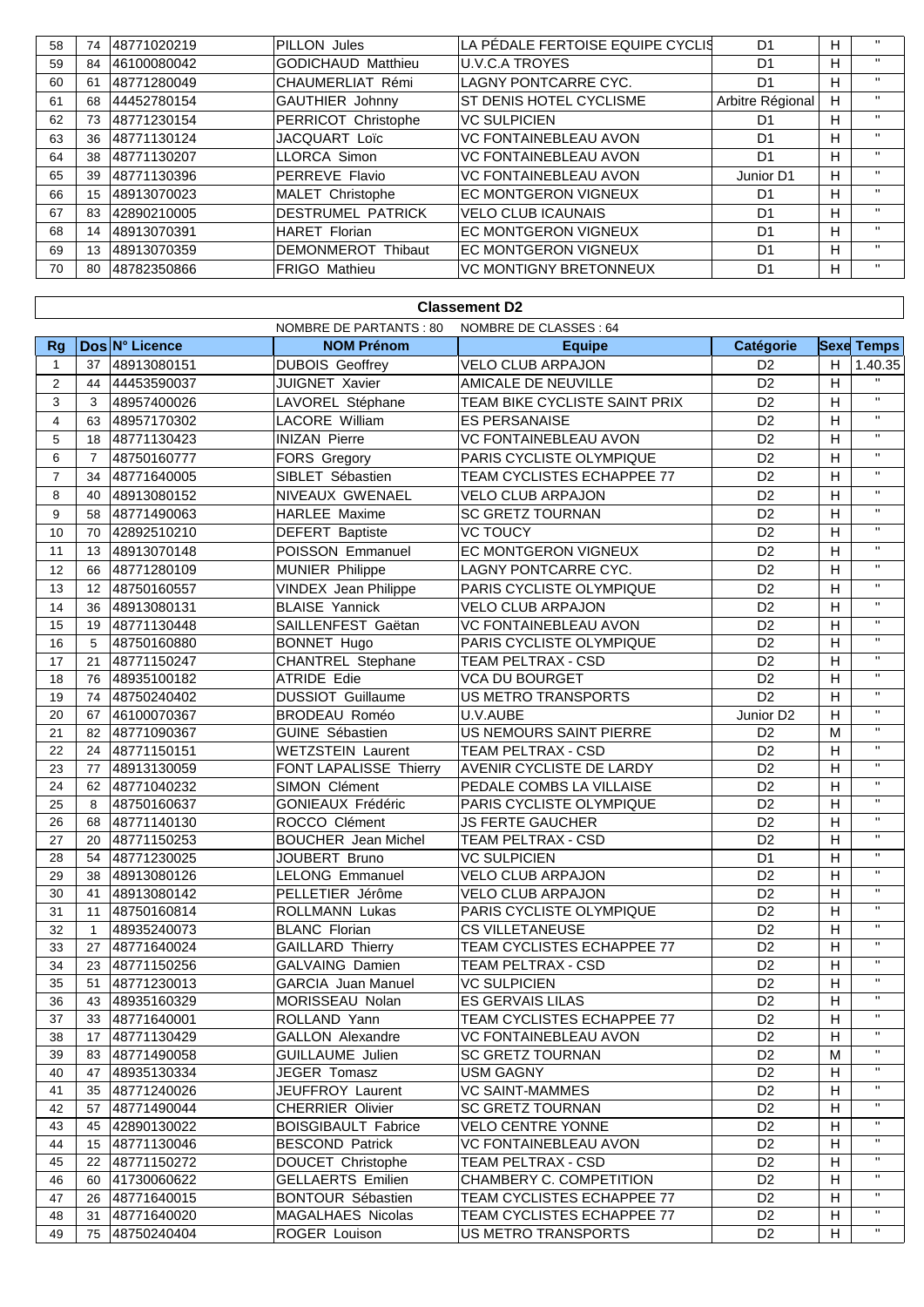| 50 | 71 | 48957070037 | <b>LEHNERT</b> Stephane  | <b>AS HERBLAY</b>                 | D <sub>2</sub> | H. | $\mathbf{H}$ |
|----|----|-------------|--------------------------|-----------------------------------|----------------|----|--------------|
| 51 | 46 | 48957080555 | <b>GARNIER Philippe</b>  | ARGENTEUIL VAL DE SEINE 95        | D <sub>2</sub> | н  | $\mathbf{H}$ |
| 52 | 78 | 48935190046 | <b>GUARY Eddy</b>        | <b>SE PAVILLONNAIS</b>            | D <sub>2</sub> | н  | $\mathbf{H}$ |
| 53 | 65 | 48771280282 | <b>GENDRON Nicolas</b>   | <b>LAGNY PONTCARRE CYC.</b>       | D <sub>2</sub> | н  | $\mathbf{H}$ |
| 54 | 48 | 48771050015 | <b>AMORINI Pascal</b>    | <b>MELUN CYCL, ORGANISATION</b>   | D <sub>2</sub> | н  | $\mathbf{H}$ |
| 55 | 72 | 48771210100 | <b>MARTINET Pascal</b>   | <b>CC PONTHIERRY PRINGY</b>       | D <sub>2</sub> | н  | $\mathbf{H}$ |
| 56 | 4  | 48750160060 | <b>BIALE Valentin</b>    | PARIS CYCLISTE OLYMPIQUE          | D <sub>2</sub> | H. | $\mathbf{H}$ |
| 57 | 29 | 48771640014 | <b>JOSWIAK Ludovic</b>   | <b>TEAM CYCLISTES ECHAPPEE 77</b> | D <sub>2</sub> | н  | $\mathbf{H}$ |
| 58 | 32 | 48771640008 | PENVEN Cyril             | <b>TEAM CYCLISTES ECHAPPEE 77</b> | D <sub>2</sub> | н  | $\mathbf{H}$ |
| 59 | 10 | 48750160855 | LÜTKEMEIER Henri         | PARIS CYCLISTE OLYMPIQUE          | D <sub>2</sub> | н  | $\mathbf{H}$ |
| 60 | 50 | 48771630007 | RIVOIRE Alban            | TEAM ALLCYCLES VAL D`EUROPE       | D <sub>2</sub> | н  | $\mathbf{H}$ |
| 61 | 73 | 48771210018 | <b>VERNIER Arnaud</b>    | <b>CC PONTHIERRY PRINGY</b>       | D <sub>2</sub> | н  | $\mathbf{H}$ |
| 62 | 49 | 48771630037 | DELAPLACE Ludovic        | TEAM ALLCYCLES VAL D`EUROPE       | D <sub>2</sub> | н  | $\mathbf{H}$ |
| 63 | 59 | 48771020241 | <b>LAVENANT</b> Pascal   | LA PÉDALE FERTOISE EQUIPE CYCLIS  | D <sub>2</sub> | н  | $\mathbf{H}$ |
| 64 | 80 | lCJ         | <b>MENUEL Christophe</b> | CJ                                | D <sub>2</sub> | м  | $\mathbf{H}$ |

|                | <b>Classement D3</b>                                    |                |                                 |                                    |                  |                |                         |  |  |  |  |
|----------------|---------------------------------------------------------|----------------|---------------------------------|------------------------------------|------------------|----------------|-------------------------|--|--|--|--|
|                | <b>NOMBRE DE PARTANTS: 52</b><br>NOMBRE DE CLASSES : 46 |                |                                 |                                    |                  |                |                         |  |  |  |  |
| <b>Rg</b>      |                                                         | Dos N° Licence | <b>NOM Prénom</b>               | <b>Equipe</b>                      | <b>Catégorie</b> |                | <b>Sexe Temps</b>       |  |  |  |  |
| 1              | 16                                                      | 42890130036    | <b>BERECK Franck</b>            | <b>VELO CENTRE YONNE</b>           | D <sub>3</sub>   | H              | 1.36.20                 |  |  |  |  |
| 2              | 25                                                      | 48771150265    | MORIN Christophe                | <b>TEAM PELTRAX - CSD</b>          | $\overline{D3}$  | $\overline{H}$ |                         |  |  |  |  |
| 3              | 48                                                      | 48782280368    | <b>SEGRETAIN Benoit</b>         | US MAULE CYCLISME                  | D <sub>3</sub>   | H              | $\overline{u}$          |  |  |  |  |
| $\overline{4}$ | 43                                                      | 46100110014    | SARRAZIN Mickaël                | ECHAPPEE NOGENT BRAQUET LIBRE      | D <sub>3</sub>   | H              | $\overline{\mathbf{u}}$ |  |  |  |  |
| 5              | 49                                                      | 48771520020    | <b>CAMBRAYE Michel</b>          | TEAM CYCLISTE BUSSY                | D <sub>3</sub>   | H              | $\mathbf{H}$            |  |  |  |  |
| 6              | 50                                                      | 48771520070    | <b>LEMEY Eric</b>               | TEAM CYCLISTE BUSSY                | $\overline{D3}$  | $\overline{H}$ | $\overline{u}$          |  |  |  |  |
| $\overline{7}$ | 18                                                      | 42890130003    | DOURU Cyrille                   | <b>VELO CENTRE YONNE</b>           | Arbitre Régional | H              | $\overline{u}$          |  |  |  |  |
| 8              | 57                                                      | <b>CJ</b>      | MIGEON Romain                   | CJ                                 | D <sub>3</sub>   | M              | $\overline{\mathbf{u}}$ |  |  |  |  |
| 9              | 45                                                      | 48957130019    | <b>CANU Nicolas</b>             | A. SOISY ENGHIEN LA BARRE          | D <sub>3</sub>   | Н              | $\overline{\mathbf{u}}$ |  |  |  |  |
| 10             | 55                                                      | 48771280230    | <b>TAUVERON Eric</b>            | LAGNY PONTCARRE CYC.               | $\overline{D3}$  | Н              | $\mathbf{H}$            |  |  |  |  |
| 11             | 56                                                      | 48913400056    | METTENDORFF Laurent             | CMOM TEAM CYCLISTE MORANGIS        | D <sub>3</sub>   | н              | $\mathbf{H}$            |  |  |  |  |
| 12             | 27                                                      | 48771640003    | <b>CHARLES Vincent</b>          | TEAM CYCLISTES ECHAPPEE 77         | D <sub>3</sub>   | H              | $\mathbf{H}$            |  |  |  |  |
| 13             | 47                                                      | 48782100410    | <b>BARRAUD Franck</b>           | ROUE D'OR CONFLANAISE              | $\overline{D3}$  | Н              | $\overline{u}$          |  |  |  |  |
| 14             | 8                                                       | 48771130064    | <b>BEAULIEU Patrick</b>         | <b>VC FONTAINEBLEAU AVON</b>       | D <sub>3</sub>   | H              | $\overline{u}$          |  |  |  |  |
| 15             | 44                                                      | 48771190036    | <b>MERESSE Fabrice</b>          | <b>CC COULOMMIERS</b>              | D3               | н              | $\mathbf{H}$            |  |  |  |  |
| 16             | 37                                                      | 48771230073    | LOYER Stéphane                  | <b>VC SULPICIEN</b>                | $\overline{D3}$  | Н              | $\mathbf{H}$            |  |  |  |  |
| 17             | 30                                                      | 48771020285    | <b>HORNN</b> Jean Pierre        | LA PÉDALE FERTOISE EQUIPE CYCLIS   | $\overline{D3}$  | н              | $\overline{\mathbf{u}}$ |  |  |  |  |
| 18             | 31                                                      | 48771020099    | PRUVOST Sébastien               | LA PÉDALE FERTOISE EQUIPE CYCLIS   | $\overline{D3}$  | H              | $\overline{\mathbf{u}}$ |  |  |  |  |
| 19             | $\overline{2}$                                          | 48750160739    | <b>BOUTIN Michel</b>            | PARIS CYCLISTE OLYMPIQUE           | D <sub>3</sub>   | н              | $\mathbf{H}$            |  |  |  |  |
| 20             | 5                                                       | 48750160727    | PIEDELOUP Fabien                | PARIS CYCLISTE OLYMPIQUE           | D <sub>3</sub>   | Н              | $\mathbf{H}$            |  |  |  |  |
| 21             | 19                                                      | 48913080154    | <b>BABULE Eric</b>              | <b>VELO CLUB ARPAJON</b>           | D <sub>3</sub>   | Н              | $\mathbf{H}$            |  |  |  |  |
| 22             | 35                                                      | 48771230079    | <b>DURAND Wilfried</b>          | <b>VC SULPICIEN</b>                | D <sub>3</sub>   | н              | $\mathbf{H}$            |  |  |  |  |
| 23             | 36                                                      | 48771230009    | LOUVET Emmanuel                 | <b>VC SULPICIEN</b>                | D <sub>3</sub>   | $\overline{H}$ | $\mathbf{u}$            |  |  |  |  |
| 24             | 53                                                      | 48913400061    | PRUNIER David                   | <b>CMOM TEAM CYCLISTE MORANGIS</b> | $\overline{D3}$  | Н              | $\overline{u}$          |  |  |  |  |
| 25             | 9                                                       | 48771130283    | DA COSTA MARTINS Vitor          | <b>VC FONTAINEBLEAU AVON</b>       | D <sub>3</sub>   | н              | $\mathbf{H}$            |  |  |  |  |
| 26             | 26                                                      | 48771150264    | <b>TISSIER Thierry</b>          | TEAM PELTRAX - CSD                 | D <sub>3</sub>   | н              | $\mathbf{H}$            |  |  |  |  |
| 27             | $\overline{7}$                                          | 48913070158    | <b>LECART Patrice</b>           | EC MONTGERON VIGNEUX               | D <sub>3</sub>   | Н              | $\overline{\mathbf{u}}$ |  |  |  |  |
| 28             | 33                                                      | 48935330047    | <b>LEMAITRE Laurent</b>         | <b>ES STAINS-CYCLISME</b>          | D <sub>3</sub>   | Η              | $\overline{u}$          |  |  |  |  |
| 29             | 51                                                      | 48935100165    | UHL Jérôme                      | <b>VCA DU BOURGET</b>              | D <sub>3</sub>   | H              | $\mathbf{H}$            |  |  |  |  |
| 30             | 54                                                      | 48771210074    | ARNICOT Stéphane                | <b>CC PONTHIERRY PRINGY</b>        | D <sub>3</sub>   | Н              | $\overline{\mathbf{u}}$ |  |  |  |  |
| 31             | 38                                                      | 48771230017    | <b>VERGER Patrice</b>           | <b>VC SULPICIEN</b>                | D <sub>3</sub>   | Н              | $\mathbf{H}$            |  |  |  |  |
| 32             | 29                                                      | 48771240048    | ZUCCO Jean Jacques              | VC SAINT-MAMMES                    | D <sub>3</sub>   | H              | $\mathbf{H}$            |  |  |  |  |
| 33             | 41                                                      | 48946080019    | ZONZON Thedy                    | <b>TROPIKANA</b>                   | D <sub>3</sub>   | Н              | $\mathbf{H}$            |  |  |  |  |
| 34             | 34                                                      | 48771230151    | <b>BARDIN Philippe</b>          | <b>VC SULPICIEN</b>                | D <sub>3</sub>   | $\overline{H}$ | $\overline{\mathbf{u}}$ |  |  |  |  |
| 35             | 17                                                      | 42890130032    | <b>BIBARD Laurent</b>           | <b>VELO CENTRE YONNE</b>           | $\overline{D3}$  | Н              | $\overline{\mathbf{u}}$ |  |  |  |  |
| 36             | 22                                                      | 48924030103    | MATHE Bruno                     | RUEIL A.C.                         | D <sub>3</sub>   | Н              | $\mathbf{H}$            |  |  |  |  |
| 37             | 23                                                      | 48771150094    | <b>FONTAINE Yannick</b>         | <b>TEAM PELTRAX - CSD</b>          | D <sub>3</sub>   | H              | $\mathbf{H}$            |  |  |  |  |
| 38             | 14                                                      | 48771130116    | <b>TOURTE Philippe</b>          | VC FONTAINEBLEAU AVON              | $\overline{D3}$  | H              | $\mathbf{u}$            |  |  |  |  |
| 39             | 52                                                      | 48913400053    | <b>BLUM</b> Jean Claude         | CMOM TEAM CYCLISTE MORANGIS        | D <sub>3</sub>   | H              | $\mathbf{H}$            |  |  |  |  |
| 40             | -1                                                      | 48750160502    | <b>BOUSCAL Pierre Alexandre</b> | PARIS CYCLISTE OLYMPIQUE           | D <sub>3</sub>   | Н.             |                         |  |  |  |  |
| 41             | 58                                                      | 48771150004    | <b>GILARDINI Vincent</b>        | TEAM PELTRAX - CSD                 | D <sub>3</sub>   | M              | $\mathbf{H}$            |  |  |  |  |
| 42             | 42                                                      | 48750240225    | RENAIS Rodolphe                 | US METRO TRANSPORTS                | D <sub>3</sub>   | H              | $\mathbf{H}$            |  |  |  |  |
| 43             | 10                                                      | 48771130020    | DA SILVA Amarilio               | VC FONTAINEBLEAU AVON              | D <sub>3</sub>   | н              |                         |  |  |  |  |
| 44             | 11                                                      | 48771130023    | GROSLAMBERT Renaud              | VC FONTAINEBLEAU AVON              | D <sub>3</sub>   | H              | $\mathbf{H}$            |  |  |  |  |
| 45             | 12                                                      | 48771130414    | PIERRE Aurélien                 | VC FONTAINEBLEAU AVON              | D <sub>3</sub>   | H              | $\mathbf{u}$            |  |  |  |  |
| 46             | 46                                                      | 48782350867    | JACQ Fanny                      | <b>VC MONTIGNY BRETONNEUX</b>      | $\overline{D3}$  | D              | $\overline{\mathbf{u}}$ |  |  |  |  |

| <b>Classement D4</b> |                         |                        |                  |                   |  |  |  |
|----------------------|-------------------------|------------------------|------------------|-------------------|--|--|--|
|                      | NOMBRE DE PARTANTS : 53 | NOMBRE DE CLASSES : 48 |                  |                   |  |  |  |
| Dos N° Licence<br>Rg | <b>NOM Prénom</b>       | Equipe                 | <b>Catégorie</b> | <b>Sexe Temps</b> |  |  |  |

 $\overline{\mathbf{1}}$